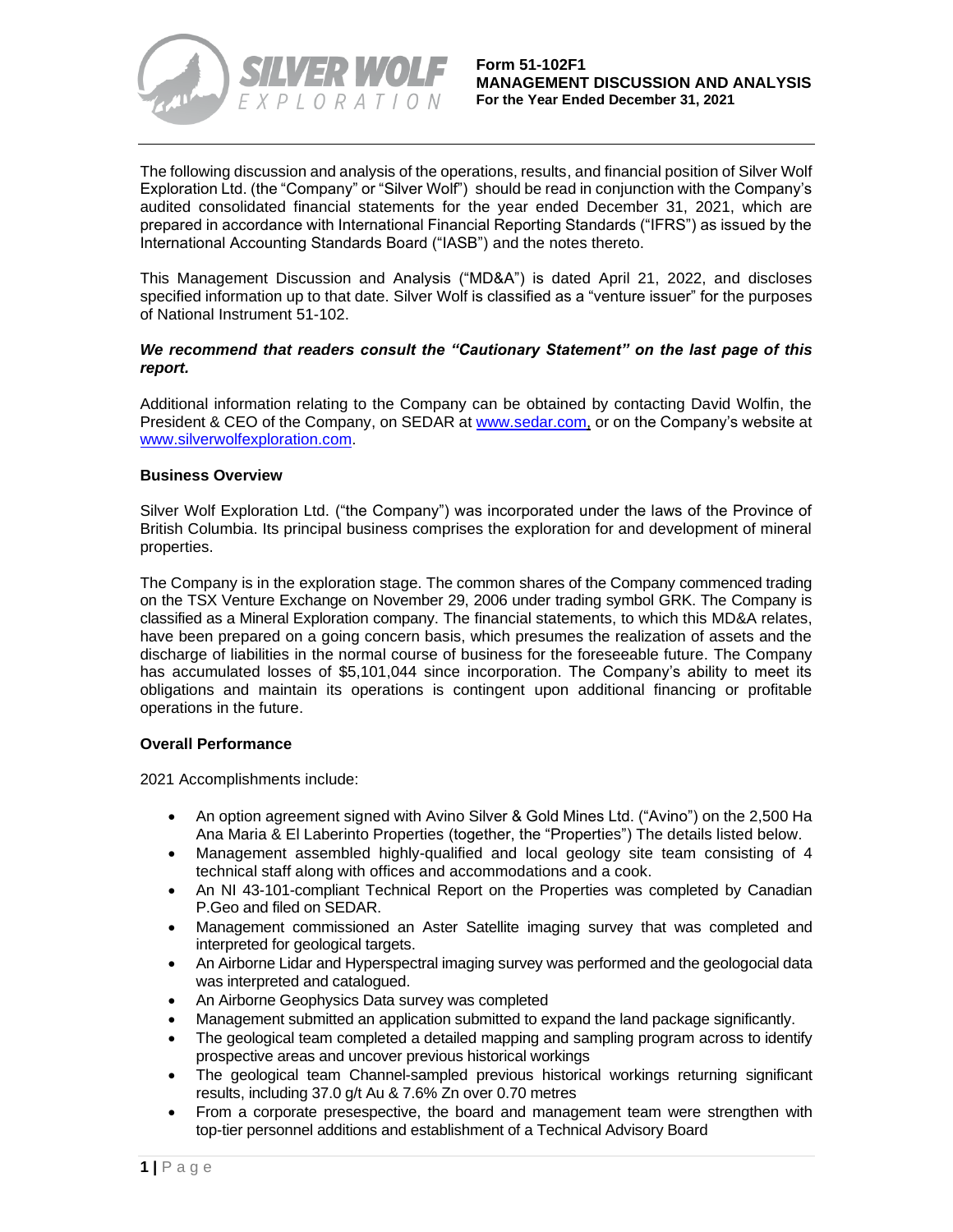

- Management completed initial seed fund financing as well as additional equity financing at \$0.20/share and \$0.25/share respectively.
- Management upgraded the US-listing to the OTCQB and added DTC-eligibility

## **Option Agreement – Mexico Properties**

During 2020, the Company announced the signing of an option agreement (the "Option Agreement") with Avino Silver & Gold Mines Ltd. ("Avino"), a company with directors and management in common, as optionor. Pursuant to the terms of the Option Agreement, the Company was granted the exclusive right to acquire an 100% interest in the Ana Maria and El Laberinto properties in Mexico (the "Option"), in consideration of the issuance to Avino of share purchase warrants to acquire 300,000 common shares of the Company at an exercise price of \$0.20 per share for a period of 36 months from the date of the TSX Venture Exchange's final approval date of the Option Agreement of March 8, 2021.

During year ended December 31, 2021, the Company received final acceptance from the TSX Venture Exchange and issued to Avino the share purchase warrants to acquire 300,000 common shares and issued 131,718 common shares at an average price of \$0.3796, valued at \$50,000, to satisfy the terms laid out in Item 1 a) of the Option Agreement

In order to exercise the Option, the Company will:

- 1. Pay or issue to Avino a total of \$600,000 in cash or common shares of the Company as follows:
	- a. \$50,000 in common shares of the Company within 30 days of March 8, 2021;
	- b. A further \$50,000 on or before March 8, 2022;
	- c. A further \$100,000 on or before March 8, 2023;
	- d. A further \$200,000 on or before March 8, 2024; and
	- e. A further \$200,000 on or before March 8, 2025; and
- 2. Incur a total of \$750,000 in exploration expenditures on the properties, as follows:
	- a. \$50,000 on or before March 8, 2022;
	- b. A further \$100,000 on or before March 8, 2023; and
	- c. A further \$600,000 on or before March 8, 2025.

All share issuances will be based on the average volume weighted trading price of the Company's shares on the TSX Venture Exchange for the ten (10) trading days immediately preceding the date of issuance of the shares, and the shares will be subject to resale restrictions under applicable securities legislation for 4 months and a day from their date of issue.

Any exploration expenditures in excess of any period stated above will be applied towards the next succeeding period's minimum requirements. During the option period, the Company will also assume liability and be responsible for all required semi-annual property payments required to maintain the properties in good standing.

The Company also granted to Avino a right of first refusal on 60 days' notice to Avino to purchase and process any ore or concentrate extracted from the properties under a custom milling contract at Avino's mine facilities.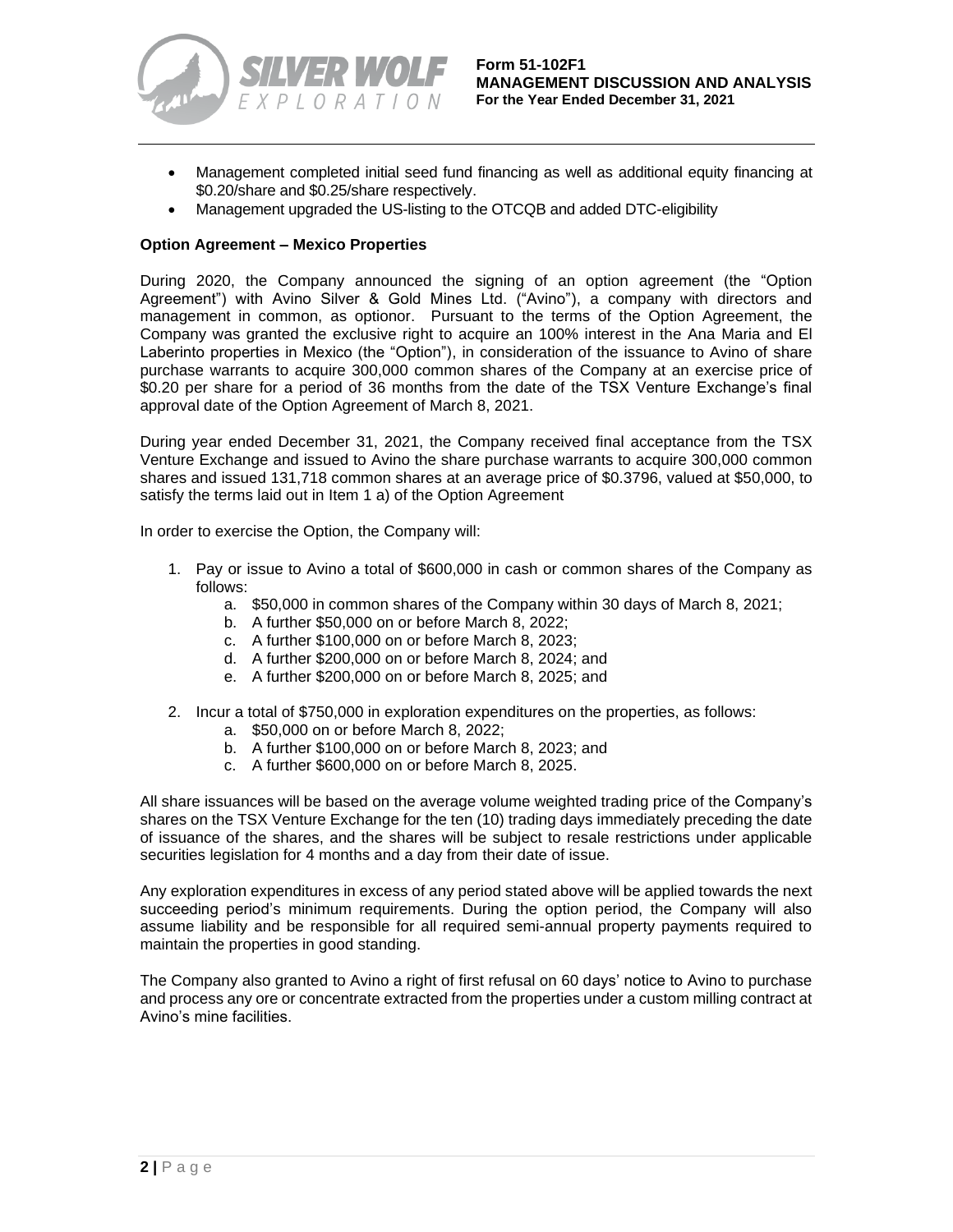

# *Ana Maria Property*

The Ana Maria property is located 21 kilometres (km) northwest of the City of Gómez Palacio and the adjacent City of Torreón, and 1 km north of the town of Dinimita, in the municipality of Gómez Palacio, Durango, Mexico. The claims are located in the Minitas mining district in the Guadalupe Victoria mining region. The property consists of 9 mining concessions encompassing 2,549 hectares (ha).

Minimal documentation exists regarding the history and production at Ana Maria; however, historical reporting states that La Lucha was exploited for Iron (Fe) and Manganese (Mn). Production terminated in 1943 and it was estimated to have produced 12,000 tons of material and reserves of approximately 25,000 tons.

*The historical estimates of production and reserves as stated above are for historical reference only and do not use the categories set out in NI 43-101. The estimates are deemed relevant from the perspective that mineralization is present on the property which may indicate the existence of other related mineral assemblages. The QP has not validated nor verified these historical estimates nor any underlying data as information and data is not available. The QP has not done sufficient work to classify the estimates and the issuer is not treating the historical estimate as current. The source of the information is the Mexican Government website and USGS (United States Geological Survey) website.* 

These projects are located in the North West-South East (NW-SE) striking fold-thrust belt of the Sierra Madre Oriental within a west trending prong known as the Sierras Transversales or the Monterrey-Torreón transverse system. It divides the Mesa Central, an elevated plateau to the South, from the eastern Mexican Basin and Range to the North.

The region hosts a number of carbonate replacement deposits (CRD´s) within Cretaceous limestones and dolomites. Mineralization is associated with large stocks, dykes or sills of granitoids ranging from diorites to quartz monzonites and rhyolites and inferred to be lower crustal in origin. Mineralization is present as skarns or massive sulphides and occurred during Mid-Tertiary volcanism when the aforementioned intrusions were emplaced (Megaw et al., 1988 and references therein). The deposits typically produce silver, lead, zinc and copper although some districts, such as Ojuela (~10 kilometres from Ana Maria and La Zorra), are enriched in gold relative to typical CRD´s.

### **El Laberinto Property**

The El Laberinto Property is located in the "Sierra de la Silla" northwest of the town of Francisco I. Madero in the municipality of Panuco de Coronado. It is approximately 60 kilomteres northeast of the city of Durango City, México. The property consists of mining concession encompassing 91.7 ha.

El Laberinto is situated within the Tepehuano terrane, as are Ana Maria, La Recompensa, and the El Soldado projects, but in close proximity to the contact with the Tahue terrane, W of the Sierra Madre Oriental. The carbonates that host the CRD projects are absent; no Mesozoic rocks survived erosional processes in the region. Instead of the thrust belts of the Sierra Madre Oriental, the region is controlled by a series of North West-South East (NW-SE) to North North West-South South East (NNW-SSE) striking faults that create a horst-and-graben topography.

The main mineralized material at El Laberinto are comprised of iron, lead and zinc sulphides with minor silver sulphosalts. Gold and silver are present with minor lead and copper and to a lesser extent zinc. Values of gold and silver are localized in oxidized portions of the system suggesting that supergene enrichment may be an important component of the deposit. Mineralization is found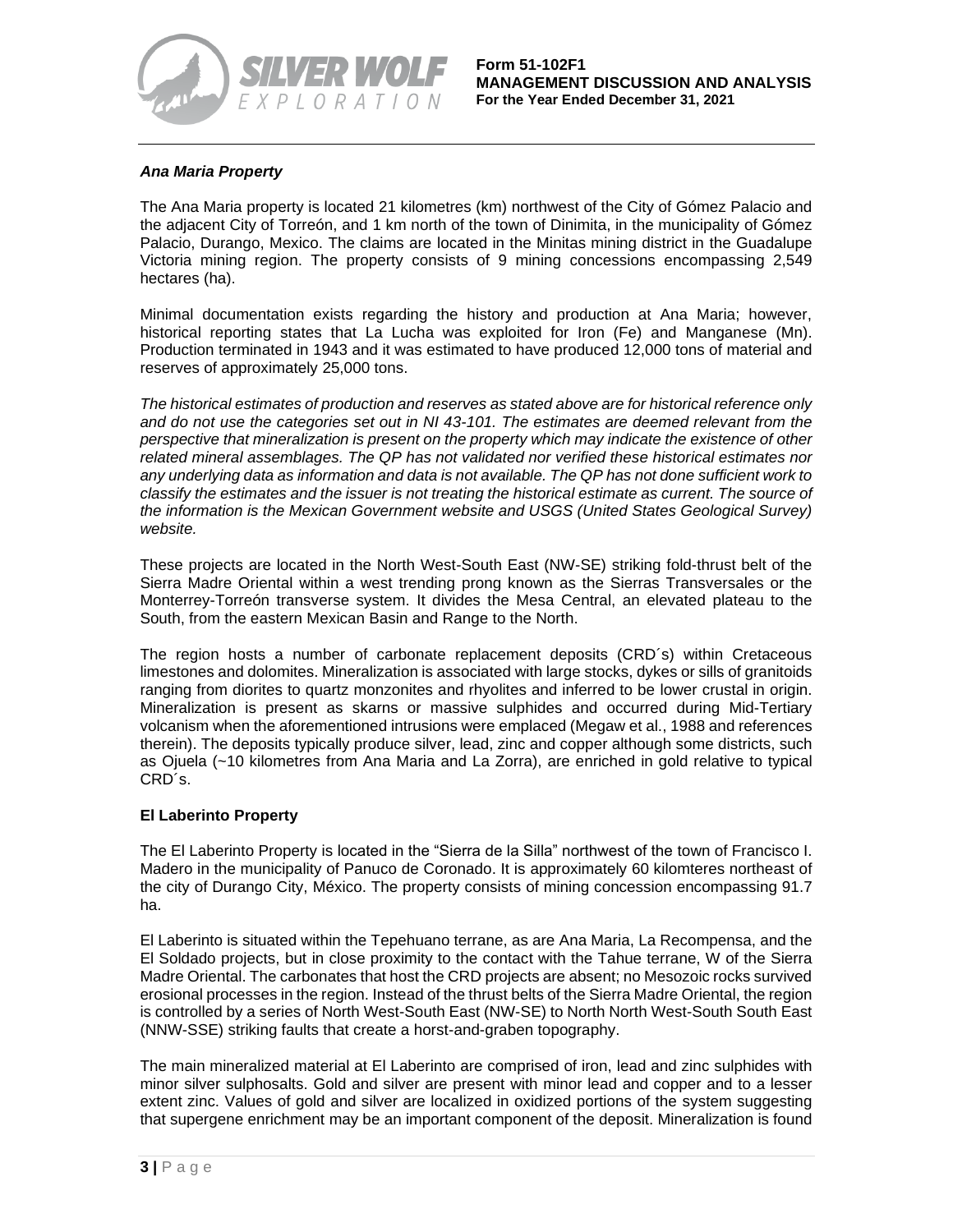

in quartz veins, veinlet zones and, to a lesser degree, dissemination around veins and veinlets.

In the mid-1990's, the El Laberinto historical exploration performed by "Compañía Minera Mexicana de Avino S.A. de C.V." was focused on the objective of evaluating the potential of the main vein.

The historic work consisted of mapping and geological surface sampling, diamond drilling (3 Holes totaling 753.73 metres), mine development of the Jabalí Tunnel, with a strike length of 300 metres over the main structure and 80 metres in a cross-cut.

*The historical exploration work as stated above are for historical reference only. The QP has not validated nor verified the data as the information is not currently available. The source of the information is an internal report from the previous operator, Endeavor Silver Corporation.*

From September 2012 through to July 2013, work was carried out as part of the agreement between Avino Gold & Silver Mines (Avino) and Endeavour Silver Corp. (EDR) to test the potential of mineralization in the El Laberinto Claim.

This historical work included a mapping and systematic sampling campaign, collecting a total of 208 samples on surface with values of up to 8 grams per tonne ("g/t") gold & 421 g/t silver with the anomalous values mostly coming from the Laberinto Structure.

The drilling completed at that time was focused on the South part of the Laberinto Structure which was thought to have had the best potential of mineralization with large volumes and low grades. A total of 5 Holes were completed with 1,367 meters drilled and 2,800 samples were collected in both alteration zones and structures focused particularly in the host rock.

*The historic exploration activities as listed above were performed by previous operators. The QP has not validated nor verified the information nor any underlying data however the information is considered reasonable and reliable.*

### **Qualified Person**

Mr. Garth Kirkham P.Geo, Independent Consultant for Silver Wolf Exploration Ltd, is a Qualified Person ("QP") as defined by National Instrument 43-101 ("NI 43-101"), and has approved the scientific and technical disclosure on the Ana Maria and the Laberinto Properties, and prepared or supervised its preparation.

### **Canada Operations – Silver Stream Property**

Located 25km northeast of Bralorne, B.C., in the Lillooet mining district of British Columbia, the Company holds 100% tenure in the Silver Stream I and II mineral claims (the "Silver Stream Property"). First explored in 1988, the Silver Stream Property has produced a number of anomalous-to-significant gold showings in sampling, trenching, and drilling. Although still an "early-stage" property, a July 2006 Technical Report filed on SEDAR states: *"…the nature of the mineralization seen in the known showings in the context of the Bridge River camp show the property has good potential to develop economic gold mineralization."*

The renowned Bralorne gold mine, which produced 4.1 million ounces of gold between 1932 and 1971, lies about 25 kilometers southwest of Silver Stream. The average grade of the Bralorne mine complex was 0.52 opt gold, and it remains the largest historic gold producer of the Canadian Cordillera.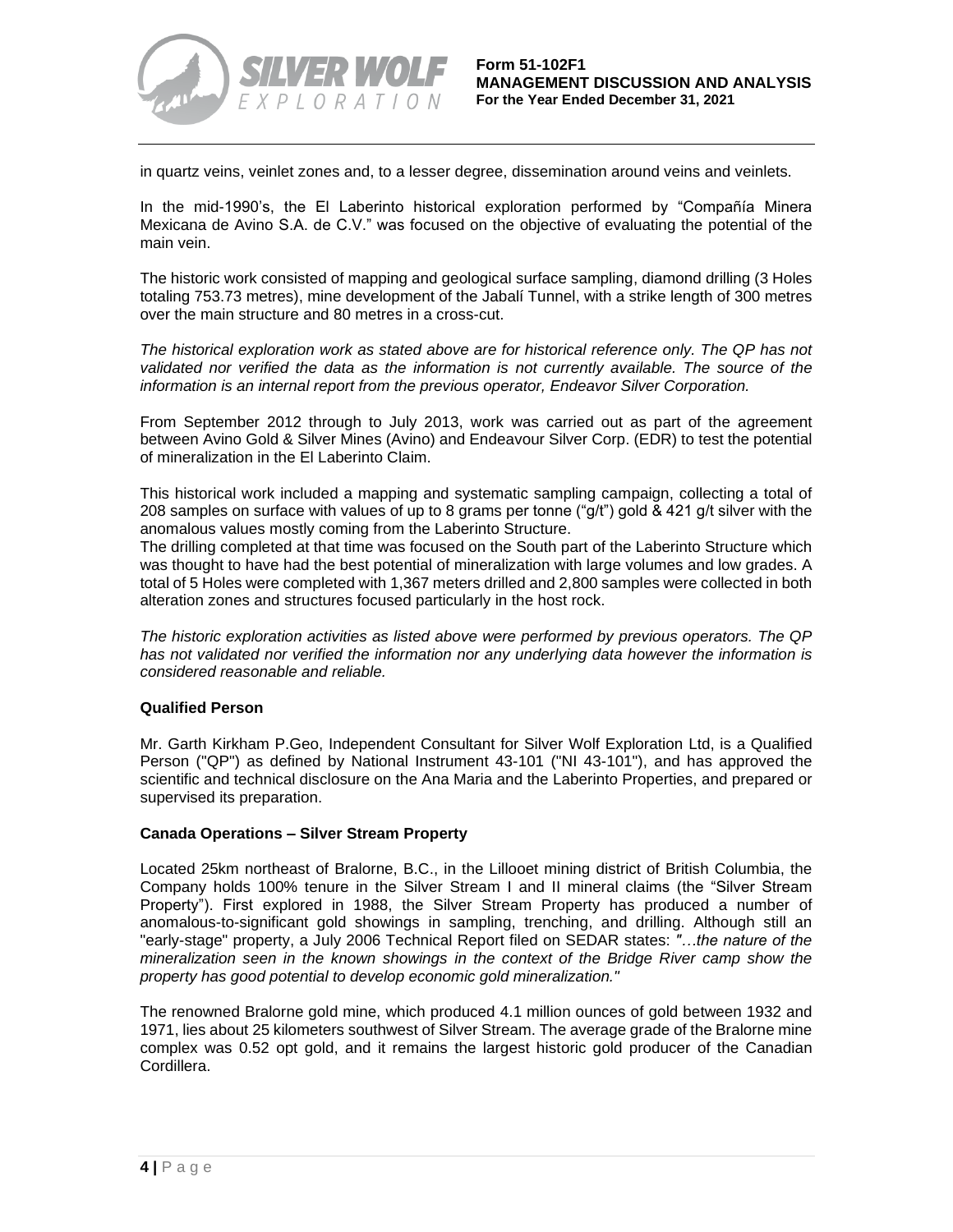

Documented gold exploration on the Silver Stream Project, undertaken between 1987 and 2014, has involved approximately 1,759m of diamond drilling in 10 holes, hand and excavator trenching, mapping, rock geochemistry, and reconnaissance and grid soil geochemistry. Two significant zones of gold mineralization have been discovered, the Silverstream West and Southeast zones.

The claims comprising the Silver Stream Claims remain in good standing until July 29, 2022.

## **Review of Operations**

#### *Year ended December 31, 2021 compared with the year ended December 31, 2020.*

|                                                                                                  | 2021          | 2020         | <b>Note</b>    |
|--------------------------------------------------------------------------------------------------|---------------|--------------|----------------|
| <b>General and Administrative Expenses</b>                                                       |               |              |                |
| Administrative salaries and benefits                                                             | \$<br>138,893 | \$<br>23,592 | 1              |
| Automobile                                                                                       | 2,521         | 914          |                |
| Consulting and management fees                                                                   | 40,458        | 34,555       | $\mathbf{2}$   |
| Depreciation                                                                                     | 10,759        | 9,620        |                |
| Foreign exchange (gain) loss                                                                     | (12,938)      | 123          | 3              |
| Interest and bank charges                                                                        | 6,467         | 4,174        |                |
| Listing and filing fees                                                                          | 68,212        | 22,624       | 4              |
| Office and miscellaneous                                                                         | 65,521        | 19,032       | 5              |
| <b>Professional fees</b>                                                                         | 67,395        | 48,566       | 6              |
| Share-based compensation                                                                         | 169,200       |              | $\overline{7}$ |
| Shareholder information                                                                          | 30,230        | 3,537        | 8              |
| Transfer agent fees                                                                              | 13,309        | 6,436        |                |
| <b>Loss Before Other Items</b>                                                                   | (600, 027)    | (173, 173)   |                |
|                                                                                                  |               |              |                |
| <b>Other Items</b>                                                                               |               |              |                |
| Impairment loss                                                                                  | (323, 619)    |              | 9              |
| Fair value adjustment to promissory notes payable, net                                           |               |              |                |
| of accretion                                                                                     |               | (80, 556)    | 10             |
| <b>Net Loss For the Year</b>                                                                     | (923, 646)    | (253, 729)   | 12             |
| <b>Other Comprehensive Income (Loss)</b><br>Items that will not subsequently be re-classified to |               |              |                |
| net income or loss:                                                                              |               |              |                |
| Unrealized loss on investments<br>Reclassification of accumulated gain (loss) on                 | (36, 100)     | (98,058)     | 11             |
| investments sold                                                                                 | (529)         | 6,798        |                |
| <b>Total Comprehensive Loss</b>                                                                  | (960, 275)    | (344, 989)   |                |
|                                                                                                  |               |              |                |
| <b>Basic and Diluted Loss per Share</b>                                                          | \$<br>(0.03)  | \$<br>(0.01) | 12             |
|                                                                                                  |               |              |                |
| <b>Weighted Average Number of Shares Outstanding</b>                                             | 28,642,845    | 22,729,764   |                |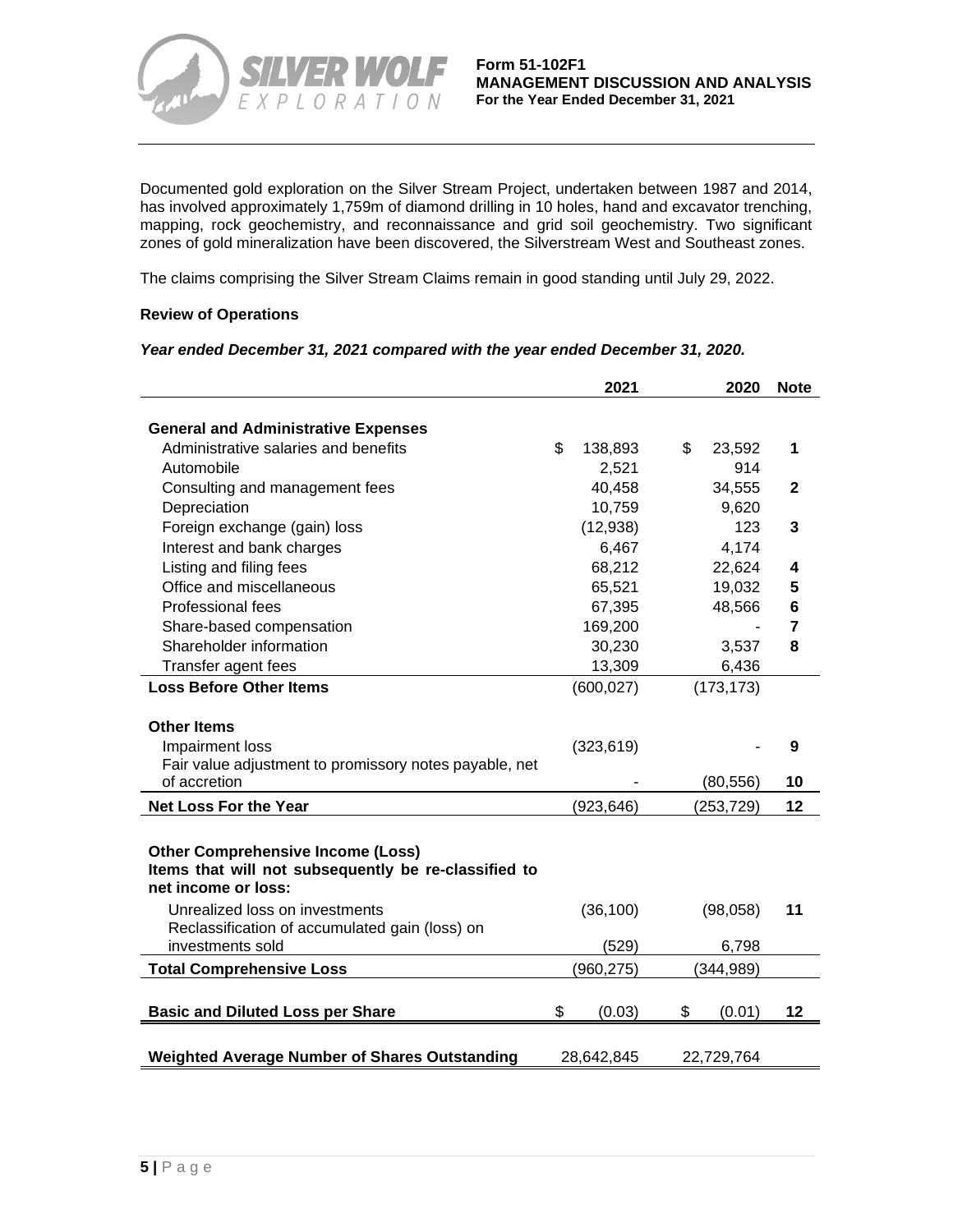

- 1. Administrative benefits and salaries for the year ended December 31, 2021, were \$138,893 compared to \$23,592 for the year ended December 31, 2020. The increase is primarily due to increased corporate activity required as a result of the acquisition and exploration activities of the Ana Maria and El Laberinto, as well as the completion of the \$1,182,250 non-brokered private placements during Q1 and Q4 2021.
- 2. Consulting fees for the year ended December 31, 2021, were \$40,458 compared to \$34,555 for the year ended December 31, 2021. The increase is mainly consulting fees and consultant expenses for the technical report of Ana Maria and El Laberinto properties during January and February 2021.
- 3. Foreign exchange gains or losses result from transactions in currencies other than the Canadian dollar functional currency. During the year ended December 31, 2021 the US dollar remained fairly constant in relation to the Canadian dollar and Mexican peso, resulting in a minimal foreign exchange loss.
- 4. Listing and filing fees for the year ended December 31, 2021, were \$68,212 compared to \$22,624 for the year ended December 31, 2020. The increase is due to additional expenses at the corporate level as a result of the properties acquired as well as the Company had additional expenses with the upgrade listing in the US market to the OTCQB.
- 5. Office and miscellaneous expenses for the year ended December 31, 2021, were \$57,711 compared to \$13,187 during last year. Higher office expenses were mainly due to certain one-time training costs for key geological staff members and management, as well as increased corporate activity.
- 6. Professional fees for the year ended December 31, 2021, were \$67,395 compared to \$48,566 during last year. The increase is primarily due to increased professional fees associated with corporate legal expenses in Mexico and Canada related to new projects acquired, as well as the closing of the private placements in Q1 and Q4 2021.
- 7. Share-based payments are a result of the vesting of stock options granted in year ended December 31, 2021. No stock options were issued during the same period in 2020.
- 8. Shareholder information expenses for the year ended December 31, 2021 were \$30,230 compared to \$3,537 for the year ended December 31, 2020. The increase is due to additional marketing and investor relations programs related to new acquisition and projects in process.
- 9. As of December 31, 2021, the Company performed an evaluation of the exploration and evaluation asset at Silver Stream and recorded an impairment charge of \$323,619 against the carrying value, reducing the carrying value to nil.
- 10. The fair value adjustment for promissory notes payable fluctuates with the fair value calculations of each note payable. During Q3 2020, the Company settled these promissory notes.
- 11. Unrealized gains or losses for the year ended December 31, 2021 and 2020, are primarily a direct result of the revaluation of the Company's investment in Garibaldi Resources Inc. ("GGI"). The Company held 190,000 common shares of GGI at December 31, 2021
- 12. As a result of the transactions in the year, the Company recorded a loss of \$960,275, or \$0.03 per share, for the year ended December 31, 2021, compared to a loss of \$253,729, or \$0.01 per share, for the year ended December 31, 2020. The increased loss is a direct result of the items noted above.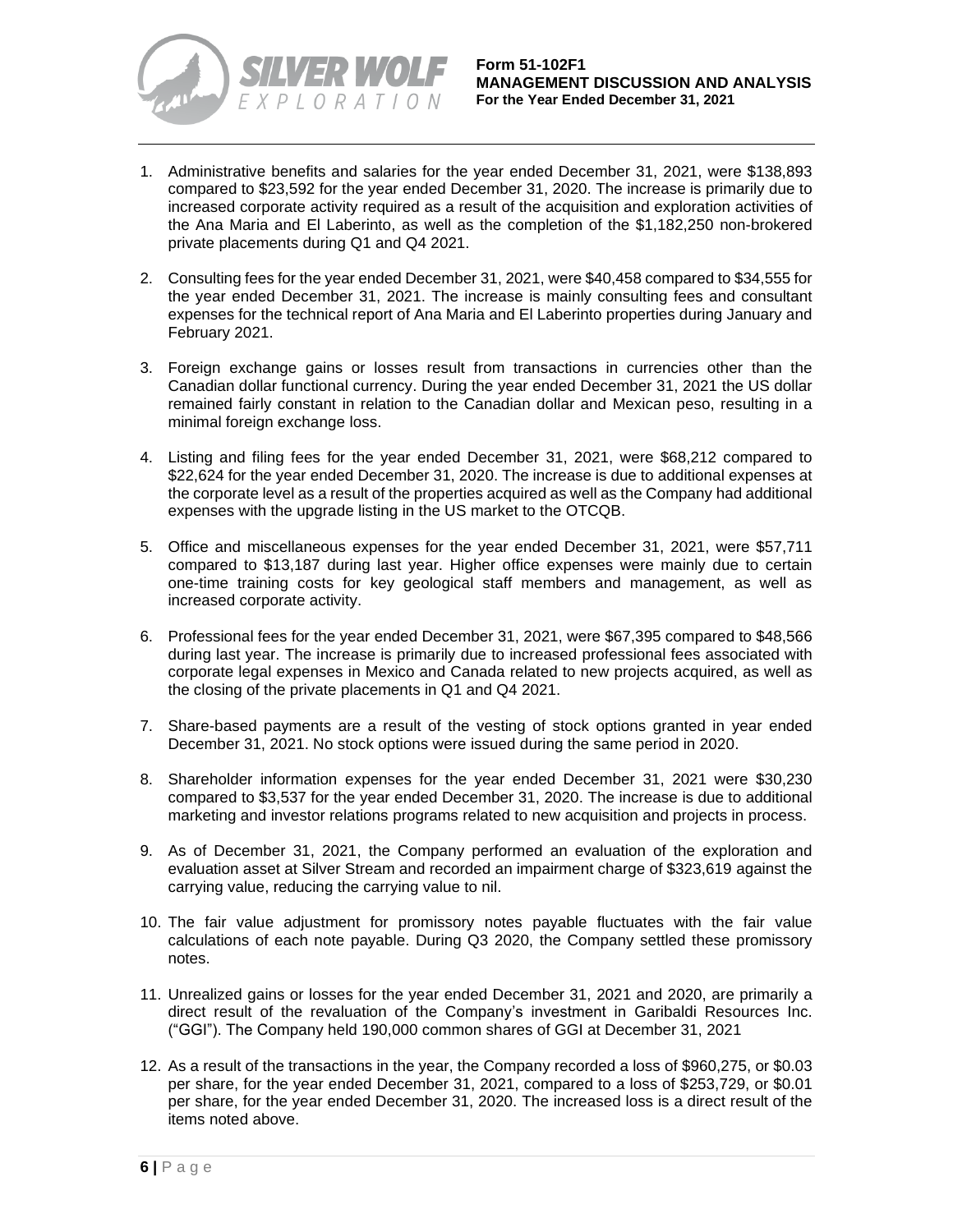

*Three months ended December 31, 2021 compared with the three months ended December 31, 2020.*

|                                                      | 2021         | 2020        | <b>Note</b>             |
|------------------------------------------------------|--------------|-------------|-------------------------|
| <b>General and Administrative Expenses</b>           |              |             |                         |
| Administrative salaries and benefits                 | \$<br>39,276 | \$<br>6,040 | 1                       |
| Automobile                                           | 554          | 670         |                         |
| Consulting and management fees                       | 8,358        | 7,989       |                         |
| Depreciation                                         | 2,689        | 2,405       |                         |
| Foreign exchange gain (loss)                         | (10,074)     | 63          | 2                       |
| Interest and bank charges                            | 4,737        | 1,120       | 3                       |
| Listing and filing fees                              | 8,897        | 5,735       |                         |
| Office and miscellaneous                             | 7,809        | 5,843       |                         |
| <b>Professional fees</b>                             | 28,413       | 32,814      |                         |
| Share-based compensation                             | 4,500        |             |                         |
| Shareholder information                              | 16,922       | 2,506       | 4                       |
| Transfer agent fees                                  | 3,690        | 2,282       |                         |
| Travel                                               |              | (62)        |                         |
| <b>Loss Before Other Items</b>                       | (115, 769)   | (67, 405)   |                         |
|                                                      |              |             |                         |
| <b>Other Items</b>                                   |              |             |                         |
| Impairment loss                                      | (323, 619)   |             | 6                       |
| Fair value adjustment to promissory notes payable    |              |             |                         |
| <b>Net Loss For the Period</b>                       | (439, 390)   | (67, 405)   | $\overline{\mathbf{r}}$ |
|                                                      |              |             |                         |
| <b>Other Comprehensive Income (Loss)</b>             |              |             |                         |
| Items that will not subsequently be re-classified to |              |             |                         |
| net income or loss:                                  |              |             |                         |
| Unrealized gain (loss) on investments                | 950          | (45, 789)   | 5                       |
| Reclassification of accumulated gain on investments  |              |             |                         |
| sold                                                 | 79           | 6,798       |                         |
| <b>Total Comprehensive Loss</b>                      | (438, 359)   | (106, 396)  |                         |
|                                                      |              |             |                         |
| <b>Basic and Diluted Loss per Share</b>              | \$(0.01)     | \$(0.00)    | 7                       |
|                                                      |              |             |                         |
| <b>Weighted Average Number of Shares Outstanding</b> | 29,501,918   | 23,912,048  |                         |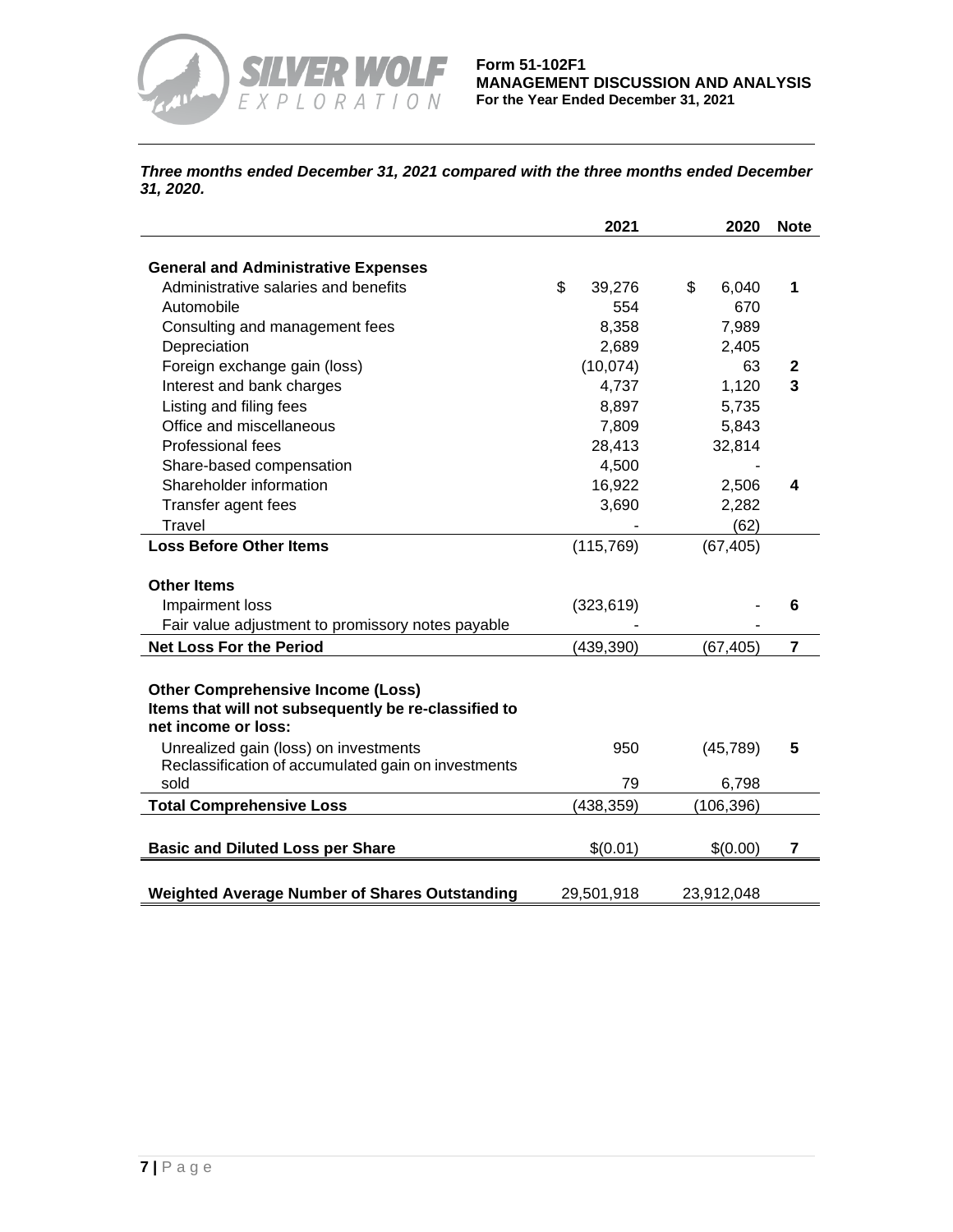

- 1. Administrative benefits and salaries for the three months ended December 31, 2021, were \$39,276 compared to \$6,040 for the three months ended December 31, 2020. The increase is primarily due to increased corporate activity required as a result of exploration activities of the Ana Maria and El Laberinto properties during Q4 2021.
- 2. Foreign exchange gains or losses result from transactions in currencies other than the Canadian dollar functional currency. During the three months ended December 31, 2021 the US dollar remained fairly constant in relation to the Canadian dollar and Mexican peso, resulting in a minimal foreign exchange gain.
- 3. Interest and bank charges for the three months ended were \$4,737 compared to \$1,120 during the same quarter last year. The increase is mainly due to non-cash interest expense associated with the Company's office lease, as well as additional foreign exchange transactions following the approval of the Option Agreement.
- 4. Shareholder information for the three months ended December 31, 2021, \$16,922 compared to \$2,506 during the same quarter last year. The increase is mainly due to marketing and investor relations cost related to new acquisition and projects in process.
- 5. Unrealized gains or losses for the periods ended December 31, 2021 and 2020, are a direct result of the revaluation of the Company's investment in Garibaldi Resources Inc. ("GGI"). The Company held 190,000 common shares of GGI at December 31, 2021.
- 6. As of December 31, 2021, the Company performed an evaluation of the exploration and evaluation asset at Silver Stream and recorded an impairment charge of \$323,619 against the carrying value, reducing the carrying value to nil.
- 7. As a result of the transactions in the period, the Company recorded a loss of \$439,389, or \$0.01 per share for the three months ended December 31, 2021, compared to a loss of \$134,067, or \$0.01 per share for the three months ended December 31, 2020. The increased loss is a direct result of the items noted above.

# **Selected Annual Information**

The following financial data is derived from the Company's financial statements for the most recently completed and comparative fiscal years:

|                                  | December 31,<br>2021 |            | December 31,<br>2020 |            |           |  | December 31,<br>2019 |
|----------------------------------|----------------------|------------|----------------------|------------|-----------|--|----------------------|
| Total revenues                   |                      |            |                      |            |           |  |                      |
| Net loss for the year            | \$                   | (923, 646) | \$                   | (253, 729) | (92, 503) |  |                      |
| Basic and diluted loss per share |                      | (0.03)     |                      | (0.01)     | (0.00)    |  |                      |
| Total assets                     |                      | 1,351,775  |                      | 483,130    | 636,888   |  |                      |
| <b>Total liabilities</b>         |                      | 342,064    |                      | 162,464    | 278,237   |  |                      |
| Working capital                  |                      | 145,895    |                      | (82, 791)  | 79,930    |  |                      |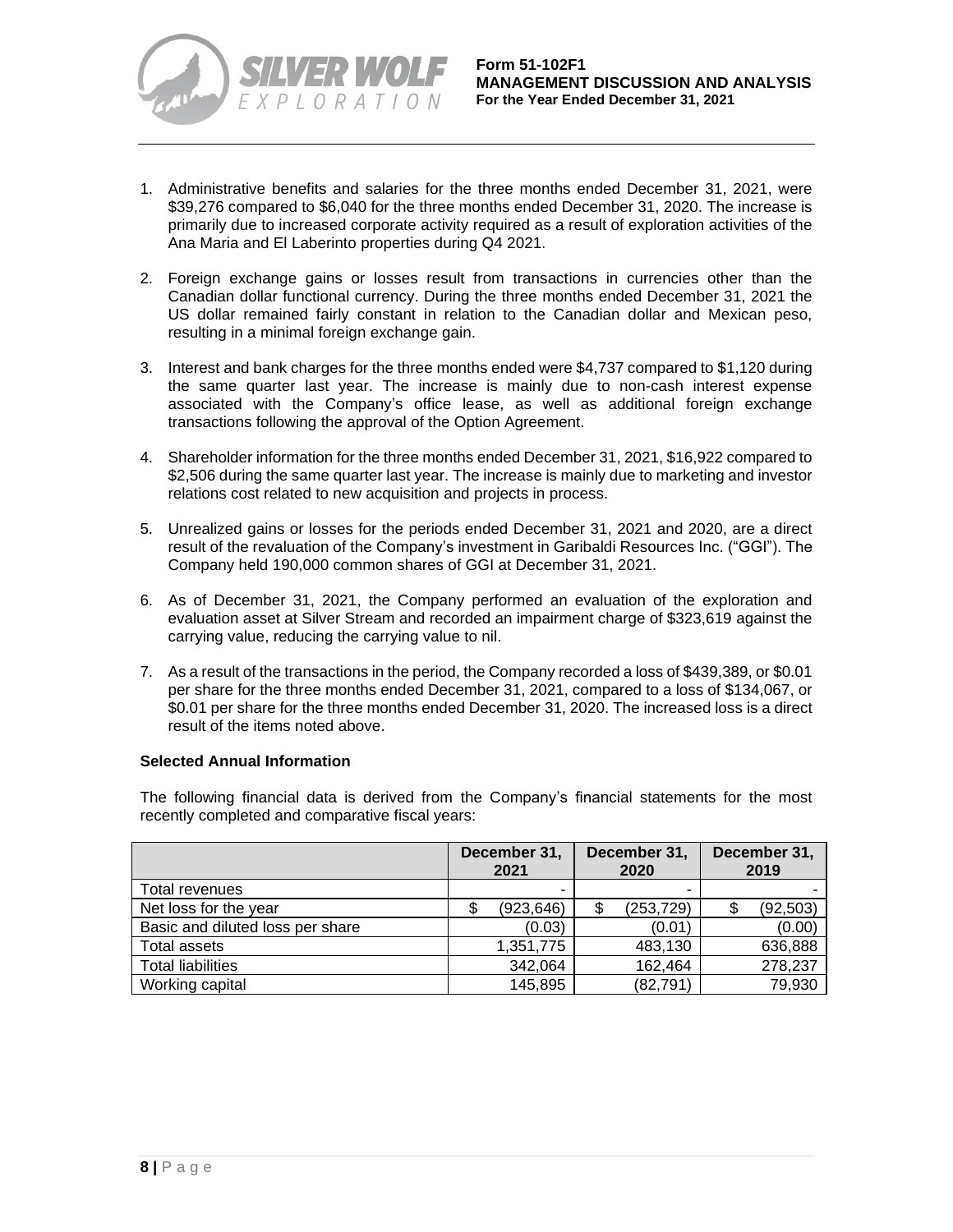

# **Summary of Quarterly Results**

|                                         | 2021          | 2021          | 2021                             | 2021                 | 2020          | 2020                      | 2020                             | 2020                 |
|-----------------------------------------|---------------|---------------|----------------------------------|----------------------|---------------|---------------------------|----------------------------------|----------------------|
| <b>Quarter ended</b>                    | Dec. 31<br>Q4 | Sep. 30<br>Q3 | <b>Jun. 30</b><br>Q <sub>2</sub> | <b>Mar. 31</b><br>Q1 | Dec. 31<br>Q4 | Sep. 30<br>Q <sub>3</sub> | <b>Jun. 30</b><br>Q <sub>2</sub> | <b>Mar. 31</b><br>Q1 |
| <b>Total Revenue</b>                    |               |               |                                  |                      |               |                           |                                  |                      |
| Net loss                                | (439,390)     | (143,598)     | (75, 229)                        | (265, 429)           | (67, 405)     | (142,029)                 | (29, 577)                        | (31, 230)            |
| Other<br>comprehensive<br>income (loss) | 1.029         | (33,899)      | 978                              | (4,737)              | (38,991)      | (61, 957)                 | 67.122                           | (99, 107)            |
| Basic and diluted                       |               |               |                                  |                      |               |                           |                                  |                      |
| loss per Share                          | (0.01)        | (0.00)        | (0.00)                           | (0.01)               | (0.01)        | (0.00)                    | (0.00)                           | (0.00)               |
| <b>Total Assets</b>                     | ,351,775      | 0.353,378     | .566.910                         | 1,578,897            | 483,130       | 522.991                   | 576.853                          | 532,132              |

Net loss for Q4 2021 was higher than previous quarters as the Company recorded an impairment loss on the Silver Stream property as a result of the operational focus to the Ana Maria & El Laberinto properties in Mexico. Net loss in Q1 2021 was higher due to share-based compensation as a result of an option issuance during the quarter.

During Q3 2020, the Company settled promissory notes resulting in \$83,178 loss for the quarter ended as of September 30, 2020, which accounted for an increase in losses during Q3 2020, when compared to other quarters in 2020.

The overall movements in other comprehensive loss in each quarter is a direct result of movements in the share price of the Company's investment in GGI, which is recorded through other comprehensive income or loss.

Management expects that costs will increase in the coming quarters with the acquisition of the Option Agreement on the Ana Maria and El Laberinto Properties announced during Q3 2020.

### **Liquidity and Capital Resources**

Historically, the Company has raised funds through equity financing to fund its operations. At December 31, 2020, the Company had a cash balance of \$364,784, working capital of \$145,895, and accumulated losses of \$5,101,144 since incorporation. The Company's ability to meet its obligations and maintain its operations is contingent upon additional financing or profitable operations in the future. However, there can be no assurance that the Company will be able to obtain additional financing, or achieve profitability or positive cash flow. If the Company is unable to generate positive cash flow or obtain adequate financing, the Company will need to further decrease its operations and exploration activities.

During the year ended December 31, 2021, the Company closed a non-brokered private placement for gross proceeds of \$1,000,000.

During the year ended December 31, 2021, the Company closed a non-brokered private placement of 750,000 units at a price of \$0.25 per unit for gross proceeds of \$187,500. Each unit consists of one common share and one half (1/2) of a non-transferable common share purchase warrant to purchase a common share at an exercise price of \$0.35.

Management will continue to review other financing options to raise capital in 2021 to meet its future obligations and operating expenses. Mineral exploration and development is capital extensive, and in order to maintain the terms of the recently announced Option Agreement, the Company may be required to raise new equity capital in the future. There is no assurance that the Company will be successful in raising additional new equity capital.

The Company is in the exploration stage. The investment in and expenditures on the mineral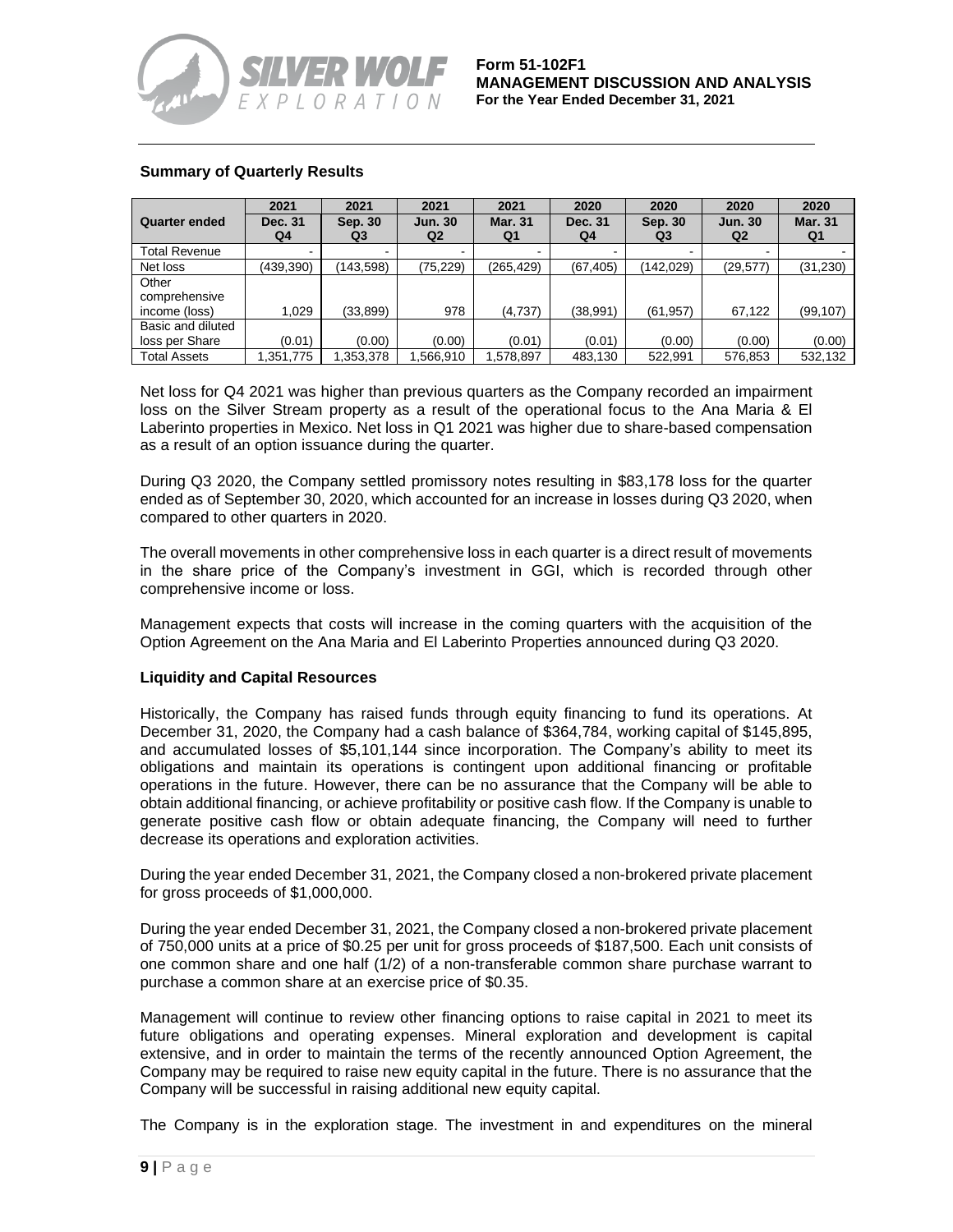

properties comprise substantially all of the Company's assets. The recoverability of amounts shown for its mineral property interest and related deferred costs and the Company's ability to continue as a going concern is dependent upon the continued support from its directors, the discovery of economically recoverable reserves, and the ability of the Company to obtain the financing necessary to complete development and achieve profitable operations in the future. The outcome of these matters cannot be predicted at this time.

### **Off-Balance Sheet Arrangements**

The Company has no off-balance sheet arrangements.

### **Proposed Transactions**

The Company has no proposed transactions.

### **Related Party Transactions**

(a) Key management compensation

The Company has identified its directors and certain senior officers as its key management personnel. The compensation costs for key management personnel are as follows:

|                                         | 2021    | 2020   |
|-----------------------------------------|---------|--------|
| Salaries, benefits, and consulting fees | 33.170  | 15.222 |
| Share-based payments                    | 108,000 |        |
|                                         | 141.170 | 15.222 |

#### (b) Amounts due to related parties

In the normal course of operations the Company transactions with companies related to its directors or officers. All amounts payable are non-interest bearing, unsecured, and due on demand. As at December 31, 2021 and 2020 the following amounts were due to related parties:

|                                    | December 31,<br>2021 | December 31,<br>2020 |
|------------------------------------|----------------------|----------------------|
| Oniva International Services Corp. | 78.859               | 73,090               |
|                                    | 78.859               | 73.090               |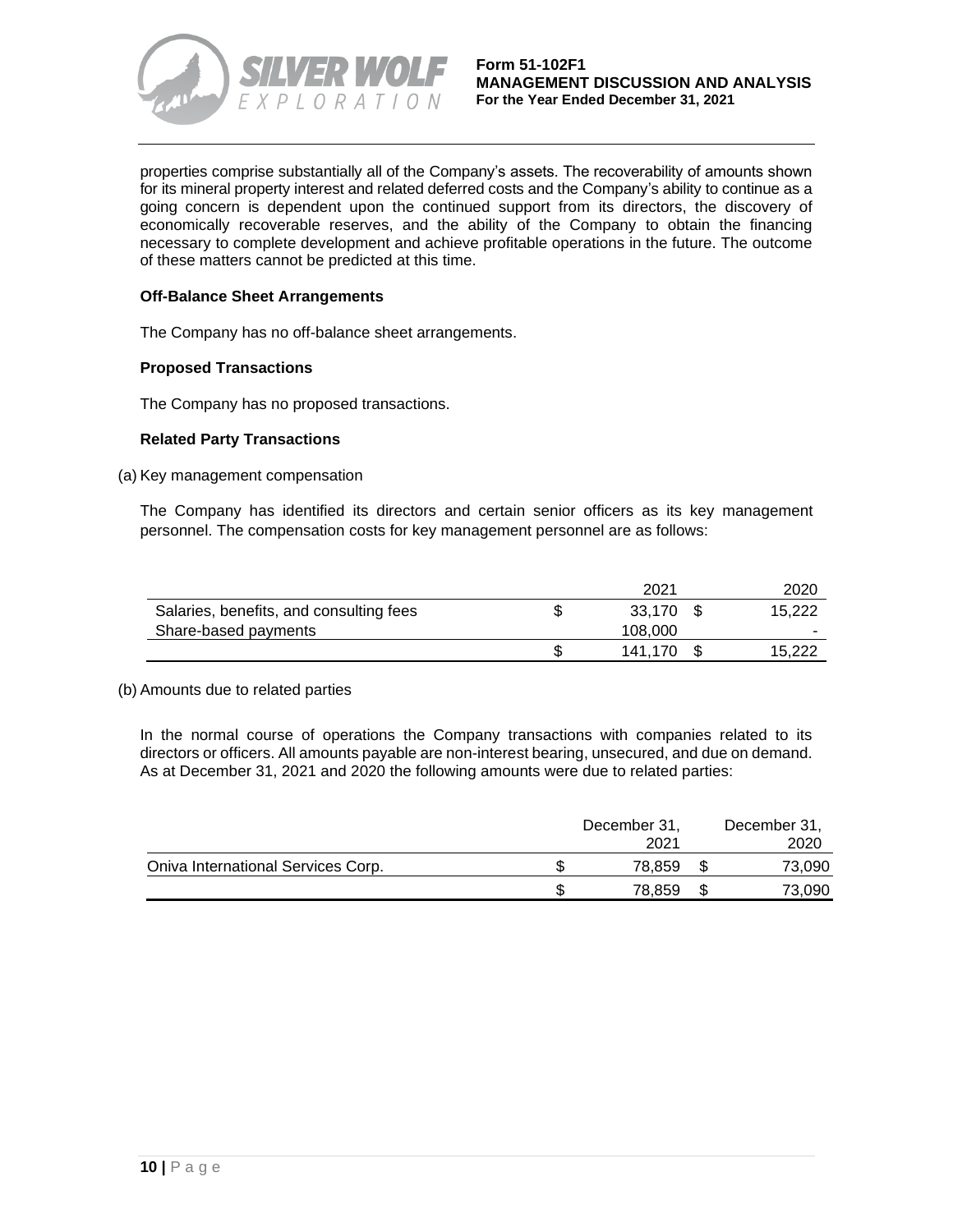

# (c) Promissory notes issued to related parties

|                                                           | Intermark Capital Corp. |   |    |                      | Oniva                |  |                      |  |
|-----------------------------------------------------------|-------------------------|---|----|----------------------|----------------------|--|----------------------|--|
|                                                           | December 31,<br>2021    |   |    | December 31,<br>2020 | December 31,<br>2021 |  | December 31,<br>2020 |  |
| Beginning balance                                         | \$                      | ۰ | \$ | 29,458               | \$                   |  | \$198,538            |  |
| <b>Borrowing</b>                                          |                         |   |    | 5,250                |                      |  |                      |  |
| Shares issued to settle debt                              |                         |   |    | (44,888)             |                      |  | (268,914)            |  |
| Unwinding of the discount<br>Fair market value adjustment |                         |   |    | 1,794                |                      |  | 12,091               |  |
| and loss on settlement                                    |                         |   |    | 8,386                |                      |  | 58,285               |  |
| Ending balance                                            |                         |   | \$ |                      |                      |  | \$                   |  |

On August 14, 2020 the Company announced that it has entered into debt settlement agreements with two of its principal creditors, Oniva International Services Corp., which provides administrative services to the Company, and Intermark Capital Corp., which provides management services to the Company, through the Company's President & CEO, David Wolfin.

The Company settle an aggregate of \$330,318 in indebtedness in exchange for the issuance of a total of 1,651,587 common shares at a deemed price of \$0.20 per share. The shares were issued on September 18, 2020 and were valued at \$0.19 per share. The shares were subject to resale restrictions for a period of 4 months and a day from their issuance. As a result if the settlement, the Company recognized a loss on settlement of \$66,671.

### (d) Related party transactions

During the year ended December 31, 2021, \$222,299 (2020 - \$67,854) was charged for office, occupancy, miscellaneous costs and salaries, and administrative services paid on behalf of the Company by Oniva. Further, the Company paid \$5,892 of administrative fees during the year ended December 31, 2021 (2020 - \$1,717) to Oniva and \$Nil (2020 - \$Nil) for reimbursement of mineral claim taxes, license fees, and staking.

The Company takes part in a cost-sharing arrangement to reimburse Oniva for a variable percentage of its overhead expenses, to reimburse 100% of its out-of-pocket expenses incurred on behalf of the Company, and to pay a percentage fee based on the total overhead and corporate expenses. The arrangement may be terminated with one-month notice by either party.

### **Recent Accounting Pronouncements**

### **Application of new and revised accounting standards:**

### *Interest Rate Benchmark Reform – Phase 2 (Amendments to IFRS 9, IAS 39, IFRS 7, IFRS 4 and IFRS 16)*

The amendments in Interest Rate Benchmark Reform – Phase 2 (Amendments to IFRS 9, IAS 39, IFRS 7, IFRS 4 and IFRS 16) introduce a practical expedient for modifications required by the reform, clarify that hedge accounting is not discontinued solely because of the IBOR reform, and introduce disclosures that allow users to understand the nature and extent of risks arising from the IBOR reform to which the entity is exposed to and how the entity manages those risks as well as the entity's progress in transitioning from IBORs to alternative benchmark rates, and how the entity is managing this transition.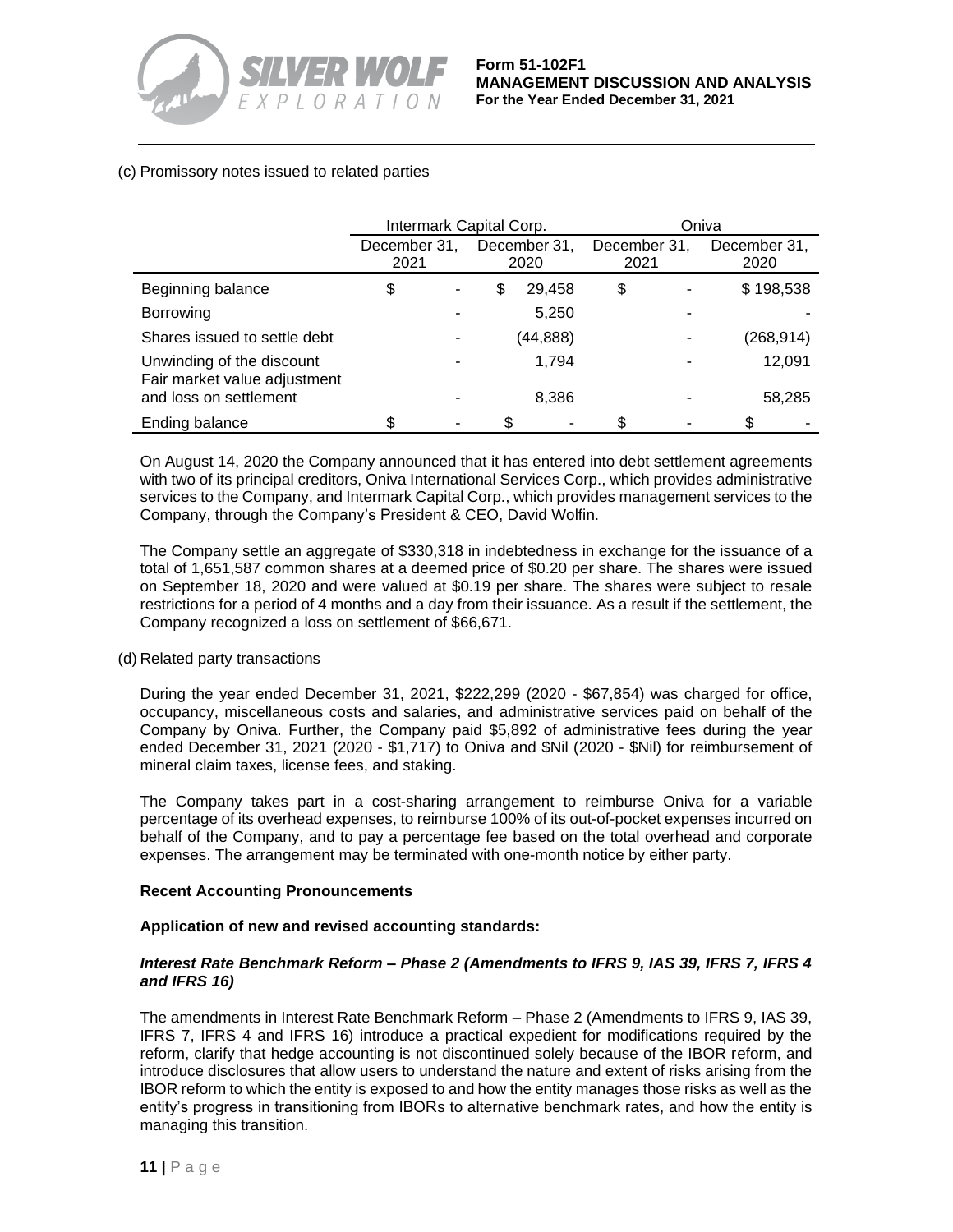

The amendments were applied effective January 1, 2021, and did not have a material impact on the Company's financial statements.

### **Future Changes in Accounting Policies Not Yet Effective as at December 31, 2021:**

#### *Property and Equipment — Proceeds before Intended Use (Amendments to IAS 16)*

The amendments prohibit deducting from the cost of an item of property, plant and equipment any proceeds from selling items produced while bringing that asset to the location and condition necessary for it to be capable of operating in the manner intended by management. Instead, an entity recognizes the proceeds from selling such items, and the cost of producing those items, in profit or loss. The amendments are applied on or after the first annual reporting period beginning on or after January 1, 2022, with early application permitted. The amendments are applied retrospectively, but only to items of property, plant and equipment that are brought to the location and condition necessary for them to be capable of operating in the manner intended by management on or after the beginning of the earliest period presented in the financial statements in which the Company first applies the amendments. The Company will recognize the cumulative effect of initially applying the amendments as an adjustment to the opening balance of retained earnings at the beginning of that earliest period presented. This amendment will impact the Company's future accounting for proceeds from mineral sales prior to reaching commercial production at levels intended by management, however there is no impact upon adoption on January 1, 2022.

#### *Classification of Liabilities as Current or Non-Current (Amendments to IAS 1)*

The amendments aim to promote consistency in applying the requirements by helping companies determine whether, in the statement of financial position, debt and other liabilities with an uncertain settlement date should be classified as current (due or potentially due to be settled within one year) or non-current. The amendments are applied on or after the first annual reporting period beginning on or after January 1, 2023, with early adoption permitted. This amendment is not expected to have a material impact on the Company's financial statements.

### **Critical Judgments and Estimates**

The preparation of these financial statements in conformity with IFRS requires management to make estimates and assumptions that affect the reported amount of assets and liabilities and disclosure of contingent assets and liabilities at the date of the financial statements and the amount of revenues and expenses for the periods reported. These estimates are reviewed periodically, and, as adjustments become necessary, they are reported in operations in the period they become known.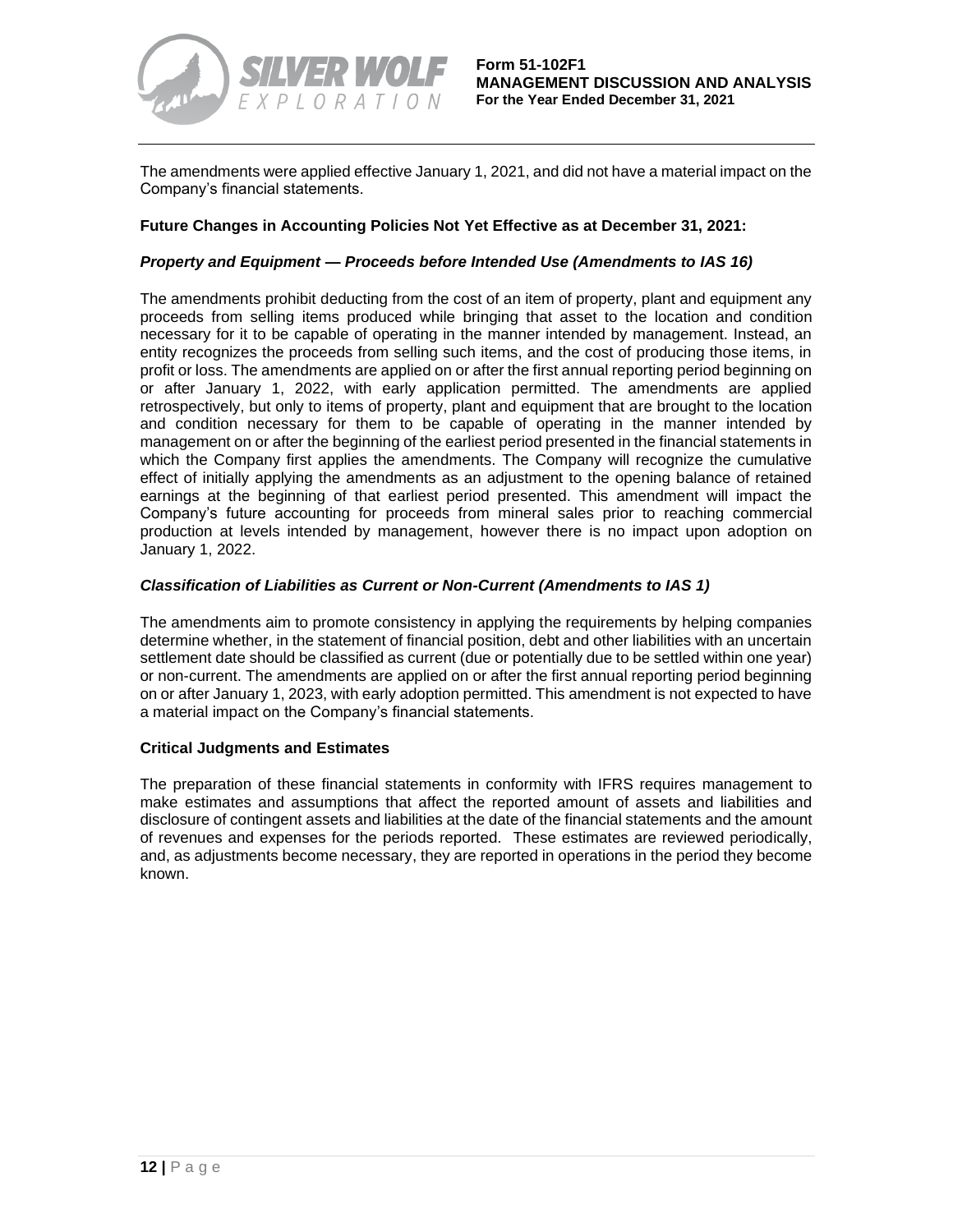

#### **Financial Instruments**

The fair values of the Company's cash, promissory notes payable to related parties, trade and other payables, and amounts due to related party approximate their carrying values because of the short-term nature of these instruments. The fair value of the Company's available for sale investments is detailed in Note 5 of the consolidated financial statements.

The Company's financial instruments are exposed to certain financial risks comprising credit risk, liquidity risk and market risk.

#### (a) Credit Risk

Credit risk is the risk that one party to a financial instrument will cause a financial loss for the other party by failing to discharge an obligation. The Company's cash is exposed to credit risk. The Company manages credit risk, in respect of cash, by maintaining the majority of cash at high credit rated Canadian financial institutions. Concentration of credit risk exists with respect to the Company's cash, as the majority of the amounts are held with a single Canadian financial institution.

#### (b) Liquidity Risk

Liquidity risk is the risk that the Company will encounter difficulty in satisfying financial obligations as they become due. The Company manages its liquidity risk by forecasting cash flows required by operations and anticipated investing and financing activities. At December 31, 2021, the Company had cash in the amount of \$364,784 (December 31, 2020 - \$26,027) in order to meet short-term business requirements. At December 31, 2021, the Company had current liabilities of \$249,415 (2020 – \$112,022). Trade and other payable have contractual maturities of approximately 30 to 90 days, or are due on demand and are subject to normal trade terms.

The maturity profiles of the Company's contractual obligations and commitments as at December 31, 2021, are summarized as follows:

|                           | <b>Less Than</b> |  |         |  |           |  | <b>More Than</b> |
|---------------------------|------------------|--|---------|--|-----------|--|------------------|
|                           | Total            |  | 1 Year  |  | 1-5 years |  | 5 Years          |
| Trade and other payable   | 177,082          |  | 177.082 |  | ۰         |  | ۰                |
| Finance lease obligations | 83,123           |  | 21,304  |  | 61.819    |  |                  |
| Due to related parties    | 78.859           |  | 78,859  |  | -         |  |                  |
| Total                     | 339.064          |  | 277.245 |  | 61.819    |  |                  |

#### (c) Market Risk

Market risk consists of interest rate risk, foreign currency risk, and other price risk. These are discussed further below.

#### *Interest Rate Risk*

Interest rate risk consists of two components:

- (i) To the extent that payments made or received on the Company's monetary assets and liabilities are affected by changes in the prevailing market interest rates, the Company is exposed to interest rate cash flow risk.
- (ii) To the extent that changes in prevailing market rates differ from the interest rate in the Company's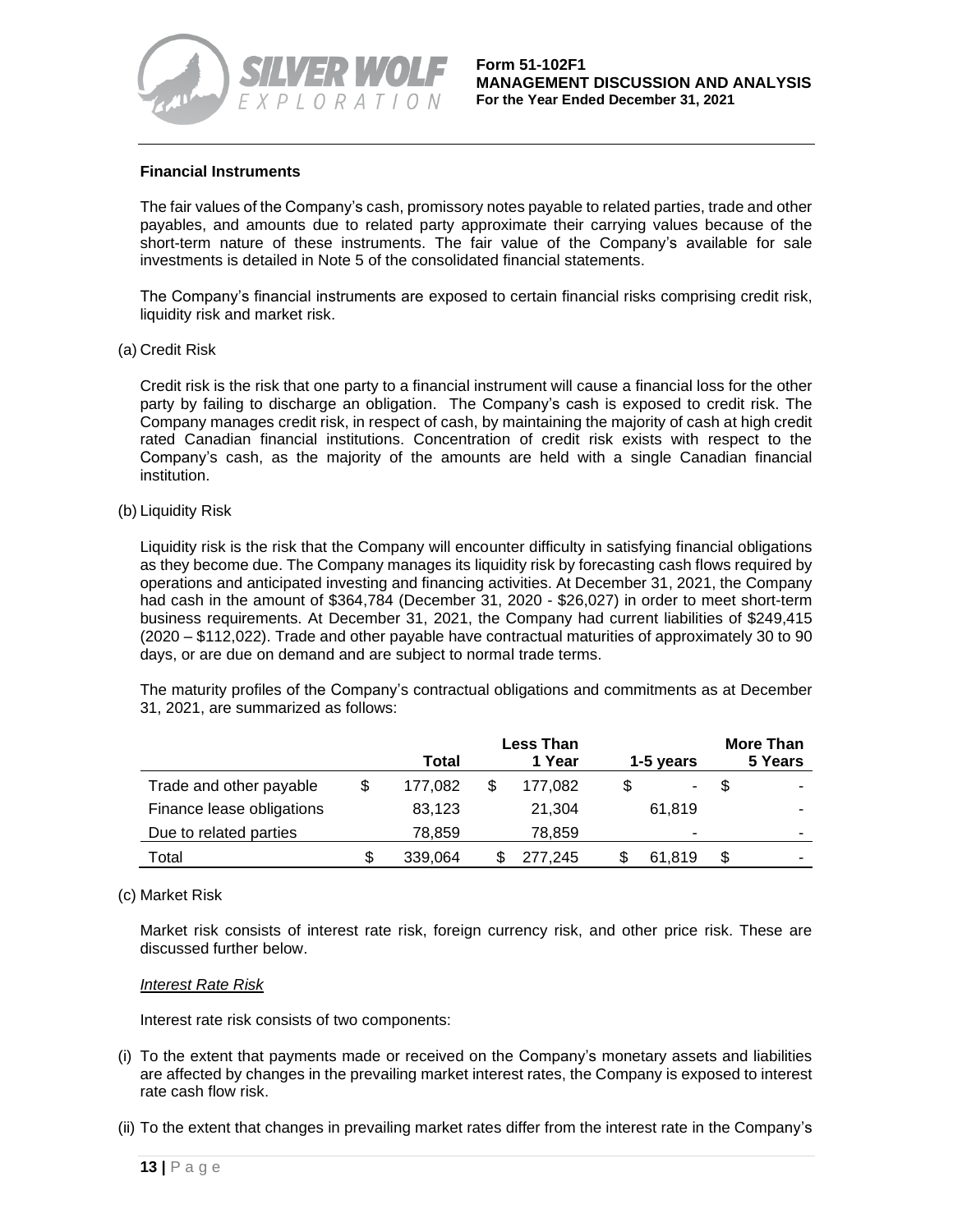

monetary assets and liabilities, the Company is exposed to interest rate price risk.

The Company's cash is currently held in highly liquid short-term investments and therefore management considers the interest rate risk to be minimal.

#### *Foreign Currency Risk*

Foreign currency risk is the risk that the fair value or future cash flows of a financial instrument will fluctuate due to changes in foreign exchange rates. The Company is exposed to foreign currency risk to the extent that monetary assets and liabilities are denominated in foreign currency.

The Company is exposed to foreign currency risk to the extent that the following monetary assets and liabilities are denominated in Mexican pesos and US dollars:

|                                          |   | December 31, 2021 |            | December 31, 2020 |     |     |     |
|------------------------------------------|---|-------------------|------------|-------------------|-----|-----|-----|
|                                          |   | MXN               |            |                   | USD | MXN | USD |
|                                          |   |                   |            |                   |     |     |     |
| Cash and cash equivalents                | S | 53.645            | \$50.220   | \$                |     |     |     |
| Amounts receivable                       |   | 723,635           |            |                   |     |     |     |
| Accounts payable and accrued liabilities |   | (875, 942)        |            |                   |     |     |     |
| Net exposure                             |   | (98,661)          | 50,220     |                   |     |     |     |
|                                          |   |                   |            |                   |     |     |     |
| Canadian dollar equivalent               |   | (6.018)           | \$(70,036) |                   |     |     |     |

Based on the net Canadian dollar denominated asset and liability exposures as at December 31, 2021, a 10% fluctuation in the Canadian/Mexican and Canadian/US exchange rates would impact the Company's earnings for the year ended December 31, 2021 by approximately \$6,428 (2020 - \$Nil). The Company has not entered into any foreign currency contracts to mitigate this risk.

#### *Other Price Risk*

Other price risk is the risk that the fair value or future cash flows of a financial instrument will fluctuate due to changes in market prices, other than those arising from interest rate risk or foreign currency risk.

The Company is exposed to other price risk with respect to its investment in marketable securities, as they are carried at fair value based on quoted market prices.

(d) Classification of Financial instruments

IFRS 7 *'Financial Instruments: Disclosures'* establishes a fair value hierarchy that prioritizes the input to valuation techniques used to measure fair value as follows:

Level 1 – quoted prices (unadjusted) in active markets for identical assets or liabilities; Level 2 – inputs other than quoted prices included in Level 1 that are observable for the asset or liability, either directly (i.e., as prices) or indirectly (i.e., derived from prices); and Level 3 – inputs for the asset or liability that are not based on observable market data (unobservable inputs).

The following table sets forth the Company's financial assets measured at fair value on a recurring basis by level within the fair value hierarchy as at December 31, 2021:

**Level 1 Level 2 Level 3**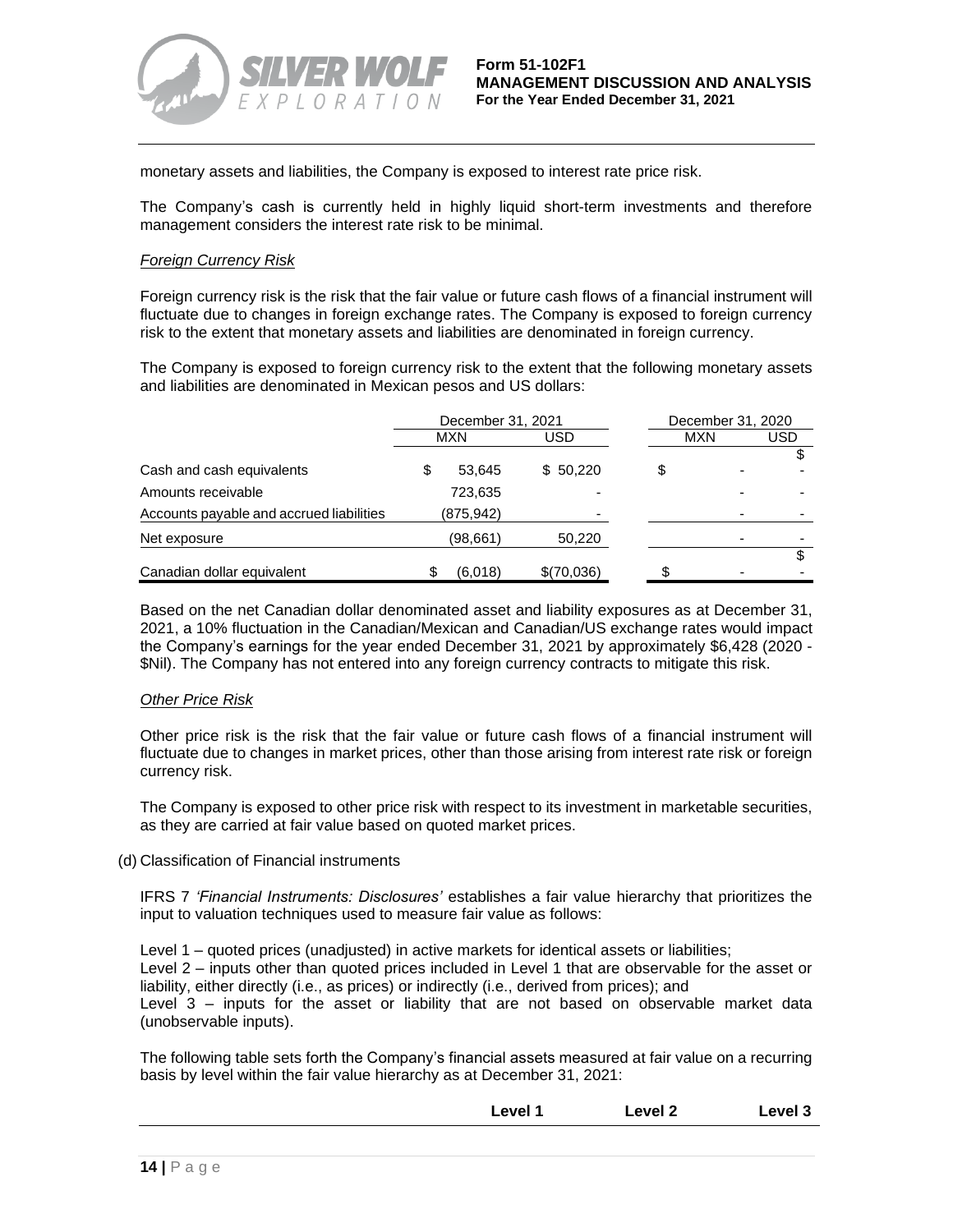

**Form 51-102F1 MANAGEMENT DISCUSSION AND ANALYSIS For the Year Ended December 31, 2021**

| Cash        | ۰D | 364,784 | J | $\overline{\phantom{a}}$ |  |
|-------------|----|---------|---|--------------------------|--|
| Investments |    | 47,500  |   | $\overline{\phantom{a}}$ |  |
|             | w  | 412.284 |   | $\sim$                   |  |

## **Risks associated with Public Health Crises, including COVID-19**

The Company's business, operations and financial condition could be materially adversely affected by the outbreak of epidemics, pandemics or other health crises, such as the outbreak of COVID-19 that was designated as a pandemic by the World Health Organization on March 11, 2020. The international response to the spread of COVID-19 has led to significant restrictions on travel, temporary business closures, quarantines, global stock market volatility and a general reduction in consumer activity. Such public health crises can result in operating, supply chain and project development delays and disruptions, global stock market and financial market volatility, declining trade and market sentiment, reduced movement of people and labour shortages, and travel and shipping disruption and shutdowns, including as a result of government regulation and prevention measures, or a fear of any of the foregoing, all of which could affect commodity prices, interest rates, credit risk and inflation. In addition, the current COVID-19 pandemic, and any future emergence and spread of similar pathogens could have an adverse impact on global economic conditions which may adversely impact the Company's operations, and the operations of suppliers, contractors and service providers, including smelter and refining service providers, and the demand for the Company's production.

The Company may experience business interruptions, including suspended (whether government mandated or otherwise) or reduced operations relating to COVID-19 and other such events outside of the Company's control, which could have a material adverse impact on its business, operations and operating results, financial condition and liquidity.

As at the date of this MD&A, the duration of the business disruptions internationally and related financial impact of COVID-19 cannot be reasonably estimated. It is unknown whether and how the Company may be affected if the pandemic persists for an extended period of time. In particular, the region in which we operate may not have sufficient public infrastructure to adequately respond or efficiently and quickly recover from such event, which could have a materially adverse effect on the Company's operations. The Company's exposure to such public health crises also includes risks to employee health and safety. Should an employee, contractor, community member or visitor become infected with a serious illness that has the potential to spread rapidly, this could place the Company's workforce at risk.

### **Risks**

Mineral exploration and development involve a high degree of risk and few properties are ultimately developed into producing mines. There is no assurance that the Company's future exploration and development activities will result in any discoveries of commercial bodies of ore. Whether an ore body will be commercially viable depends on a number of factors including the particular attributes of the deposit such as size, grade and proximity to infrastructure, as well as mineral prices and government regulations, including regulations relating to prices, taxes, royalties, land tenure, land use, importing and exporting of minerals, and environmental protection. The exact effect of these factors cannot be accurately predicted, but the combination of these factors may result in a mineral deposit being unprofitable.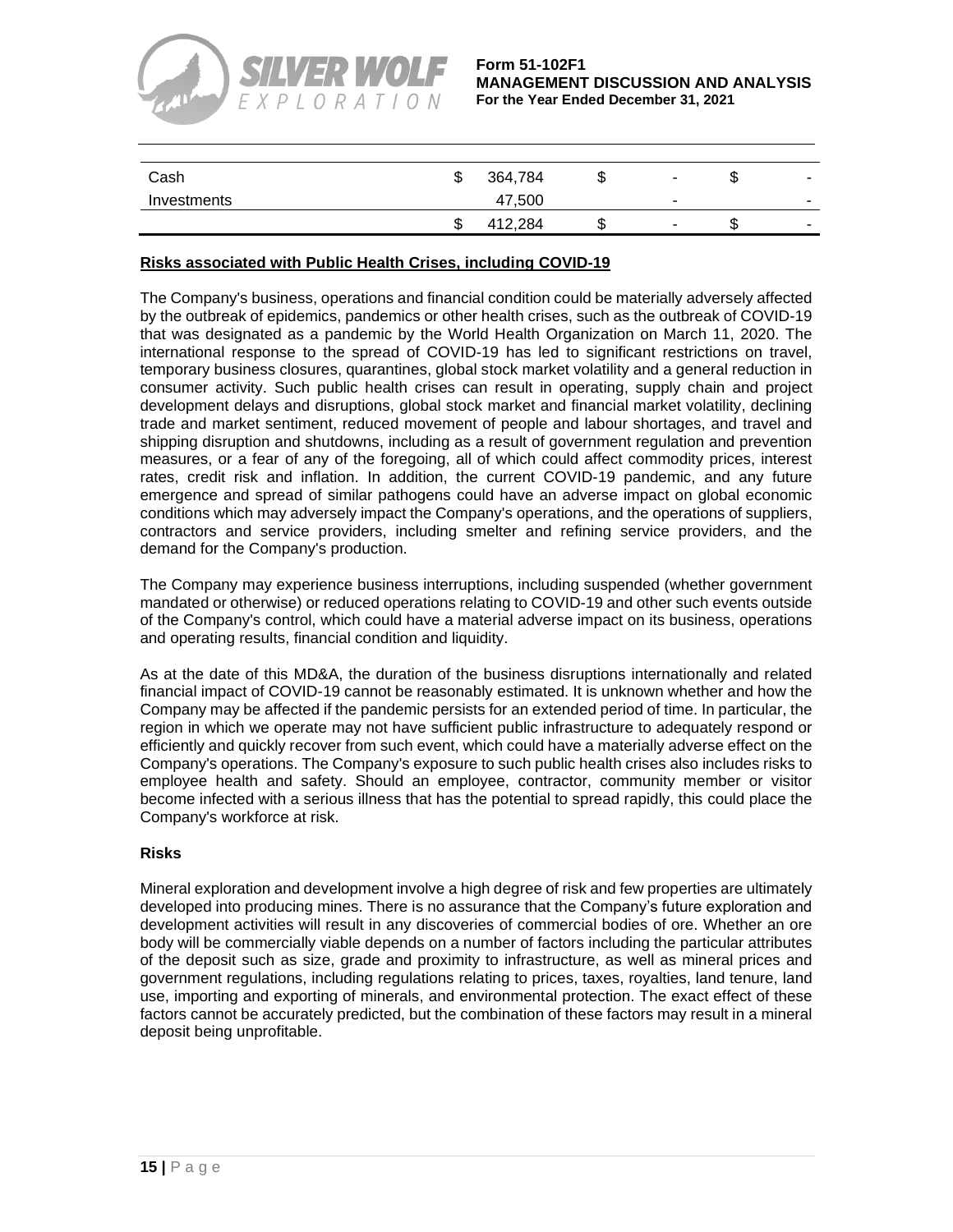

# **Outstanding Share Data**

The Company's authorized share capital consists of unlimited common shares without par value.

As at April 21, 2022, the following common shares, warrants and stock options were outstanding:

|               |                  |                 | Remaining life |
|---------------|------------------|-----------------|----------------|
|               | Number of shares | Exercise price  | (vears)        |
| Share capital | 31,248,766       |                 |                |
| Warrants      | 695.250          | $$0.35 - $0.60$ | $0.41 - 1.17$  |
| Stock options | 2.995.000        | $$0.20 - $0.44$ | $0.18 - 4.95$  |
| Total         | 34,939,016       |                 |                |

The following are details of outstanding warrants as at December 31, 2021, and April 21, 2022:

| <b>Expiry Date</b> | <b>Exercise</b><br><b>Price Per</b><br><b>Share</b> | <b>Number of Underlying</b><br><b>Shares</b><br>(December 31, 2021) | <b>Number of Underlying</b><br><b>Shares</b><br>(April 21, 2022) |
|--------------------|-----------------------------------------------------|---------------------------------------------------------------------|------------------------------------------------------------------|
| September 15, 2022 | \$0.60                                              | 320,250                                                             | 320,250                                                          |
| June 20, 2023      | \$0.35                                              | 375,000                                                             | 375,000                                                          |
| Total:             |                                                     | 695.250                                                             | 695,250                                                          |

The following are details of outstanding stock options as at December 31, 2021, and April 21, 2022:

| <b>Expiry Date</b> | <b>Exercise</b><br><b>Price Per</b><br><b>Share</b> | <b>Number of Shares</b><br><b>Remaining Subject to</b><br><b>Options</b><br>(December 31, 2021) | <b>Number of Shares</b><br><b>Remaining Subject to</b><br><b>Options</b><br>(April 21, 2022) |
|--------------------|-----------------------------------------------------|-------------------------------------------------------------------------------------------------|----------------------------------------------------------------------------------------------|
| February 23, 2022  | \$0.39                                              | 990,000                                                                                         |                                                                                              |
| June 23, 2022      | \$0.44                                              | 200,000                                                                                         | 200,000                                                                                      |
| January 8, 2026    | \$0.20                                              | 965,000                                                                                         | 965,000                                                                                      |
| March 30, 2027     | \$0.20                                              |                                                                                                 | 1,830,000                                                                                    |
| Total:             |                                                     | 2,155,000                                                                                       | 2,995,000                                                                                    |

### **Subsequent Events**

**Option Grant –** Subsequent to December 31, 2021, the Company granted 1,830,000 options, exercisable at \$0.20 per share for a period of 5 years from the grant date.

**First Anniversary Payment –** Option Agreement – Subsequent to December 31, 2021, the Company issued 250,000 common shares at an average price of \$0.20, valued at \$50,000, to satisfy the terms laid out in Item 1 a) of the Option Agreement. For full details of the Option Agreement, refer to the Company's audited consolidated financial statements.